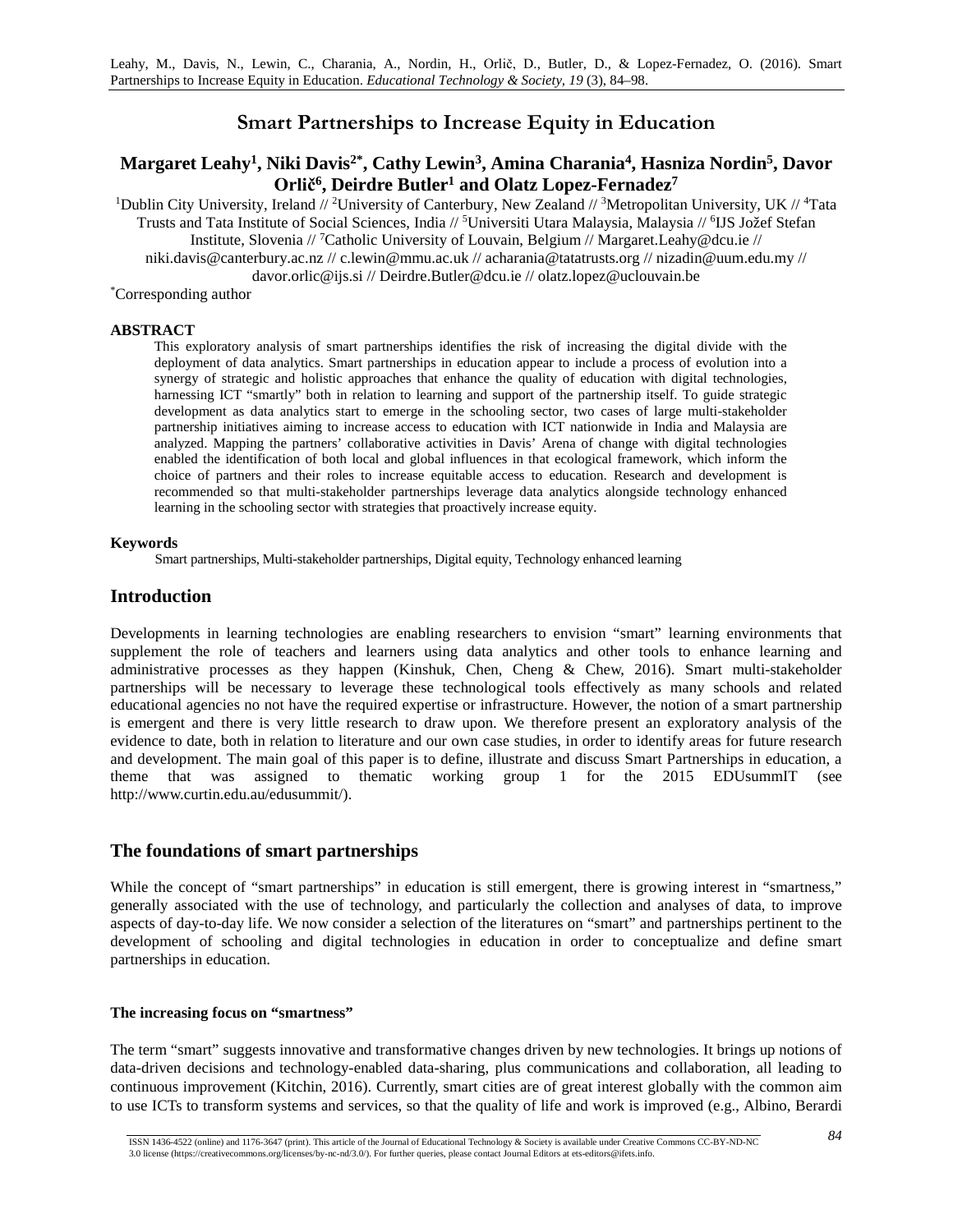& Dangelico, 2015; Kitchin, 2016). As such, the concept of smart cities is not limited to the diffusion of technologies, but also focuses on people and community needs. Smart cities are presented as large organic systems that connect various sub-systems including for example, transportation, energy, education, health care and buildings (e.g., Dirks & Keeling, 2009; Kanter & Litow, 2009).

Through reviews of the literature, various scholars have attempted to identify the core components or dimensions of a smart city. We focus here on a useful categorization of a smart city as three interconnected categories (Nam & Pardo, 2011; Meijer & Rodríguez Bolívar, 2015). *Technology* is a key attribute of a smart city and central to all definitions through an expectation that data-driven, networked technologies can be used to reconfigure aspects of daily life. This is argued to make smart cities more interconnected and efficient through the use of technology to engage in complex analytics, modelling, optimization and visualization (Harrison et al., 2010; Washburn et al., 2009; Meijer & Rodríguez Bolívar, 2015). The second critical factor in smart cities is its *people* and how they interact – i.e., "smart people" can be an important component in smart cities. This factor comprises a range of aspects including "lifelong learning, social and ethnic plurality, flexibility, creativity, cosmopolitanism, open-mindedness, and participation in public life" (Nam & Pardo, 2011, p. 287). Creativity is recognized as a key driver of the smart city and thus, education, learning and knowledge have central roles to play (Nam & Pardo, 2011; Thuzar, 2011). Finally a "*smart community*" is also recognized as critical, emphasizing the need for members and institutions to work in partnership to transform their environment (Berardi, 2013). Thus, collaboration is central and the involvement of all stakeholders, including the citizens of the city, is essential (Meijer & Rodríguez Bolívar, 2015). It also highlights that the strong support of key leaders is fundamental for success.

In some countries schools that make substantial use of technology to improve teaching, learning, management and administration have been described as "smart schools." In Malaysia for example, the concept of smart schools has been utilized for around 20 years and is central to current education policy. The smart school term denotes "a learning institution that has been systematically reinvented in terms of teaching/learning practices and school management in order to prepare children for the Information Age" (Choi, Lee & Lee, 2015, p. 344). Thus, as well as technology improving education, the young people will be equipped for the workplace and for contributing to society. In common with people being a critical factor in smart cities, Choi and colleagues (2015) argue that the most important elements of a smart school are the teachers and students.

Smart learning environments and smart classrooms use technology to tailor learning to the needs of individual students, providing immediate feedback and support (e.g., Kinshuk et al., 2016). More recently, with the increasing focus on big data, data analytics has been advocated as a means of empowering both teachers and learners to improve learning experiences and outcomes (Clow, 2013). Learning analytics systems record numerous details about learners' online activities providing information about engagement and progress, as well as predictive modelling such as attainment and dropout/retention (Clow, 2013; Papamitsiou & Economides, 2014). Thus, learning analytics can facilitate meaningful feedback, timely interventions and data-driven decision making in teaching and learning. The use of learning analytics in online learning environments is set to become increasingly used in higher education, where it is currently more developed, and also in school contexts (Johnson, Adams Becker, Estrada, & Freeman, 2015; Johnson et al., 2016).

There are many issues, however, in the use of learning analytics in educational contexts (Clow, 2013; Papamitsiou & Economides, 2014). Educators may not find it easy to ask the right questions of the data or interpret the results. The complexity of such systems could act as a deterrent to uptake as could the need to change practices. There are also concerns about the ethical issues surrounding data collection from individuals at such scale and potential for surveillance (Slade & Prinsloo, 2013). Finally, its usefulness relies on the embedding of online learning into teaching and learning practices, which itself requires sufficient architecture.

Smartness can lead to improved services through timely feedback to inform decision-making and interventions. Therefore, through the engagement of technology, people and communities, smartness is data-driven with analytics available in real-time and requires collaboration of stakeholder groups or at least their representatives. Technologies are essential but the knowledge and creativity of individuals working with partners at multiple levels within and across institutions are equally important. This leads to consideration of the literature on partnerships in education.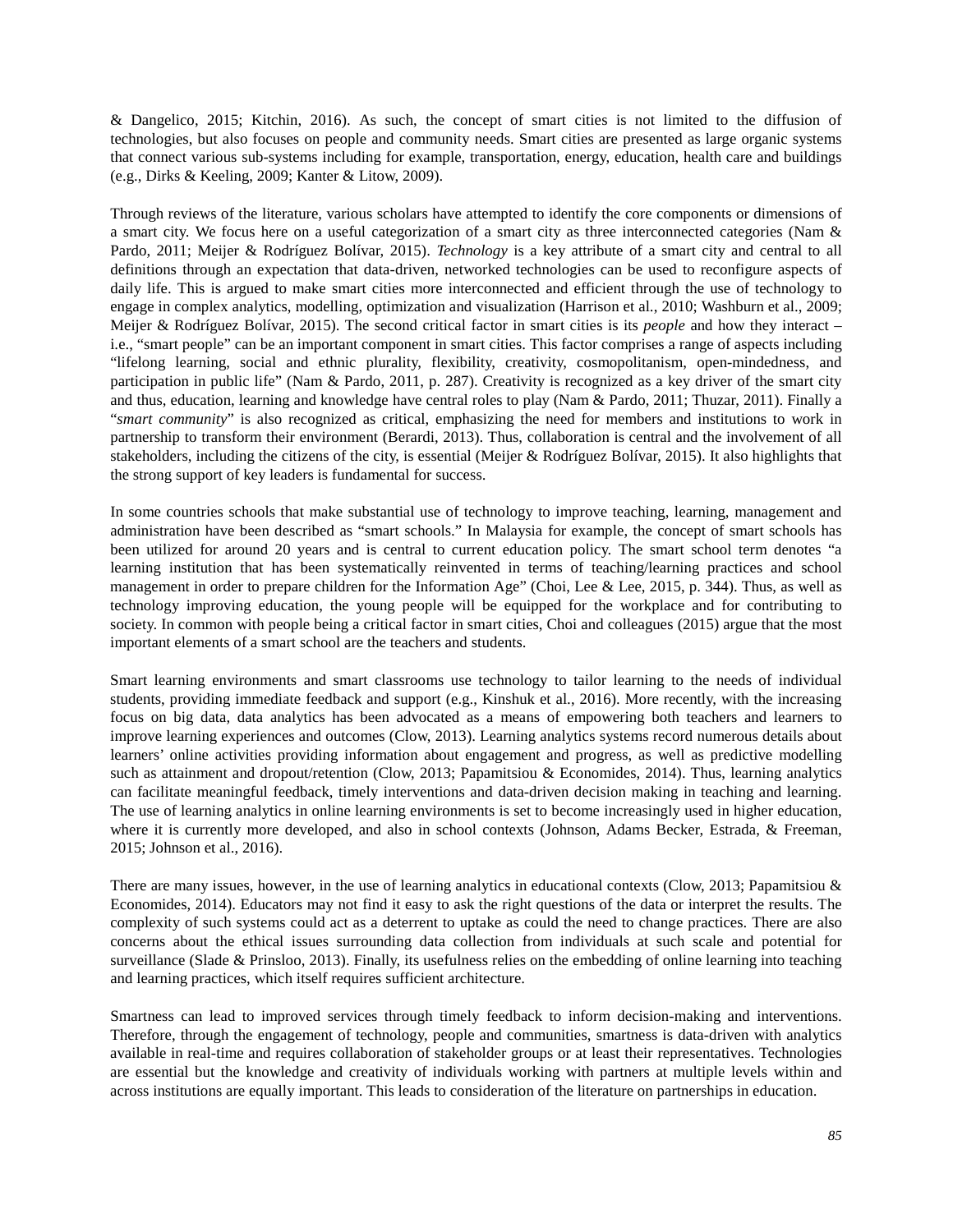#### **Partnerships in educational contexts**

Partnerships in education can be summarized as "a mutually satisfying relationship, which typically involves the free sharing and exchange of knowledge and ideas to the benefit of [all] parties" (Falloon, 2015, p. 216). Partnerships should be viewed as a process rather than an event, concern relationships between both institutions and people, and are dynamic (constantly evolving) (Grobe, 1990). Grobe (1990) suggests that levels of involvement can vary from *support* (e.g., one-directional provision of resources) to *co-operation* (greater levels of participation with shared decision-making and short-term goals) and ultimately *collaboration* (greater levels of commitment and involvement, complex, with longer-term goals).

Although the literature has been drawn together over decades, it mainly relates to partnerships such as those between schools and parents, or those partnerships across and between educational organizations. While this body of literature provides useful information about the impact and range of activities the partnership supports, evidence about their functioning and success factors is limited. Instead we turn to literature on public-private partnerships and multistakeholder partnerships in education with a view to identifying the enabling factors/success indicators of partnerships, including those involving ICT in education initiatives. Partnerships that bring together a range of stakeholders are frequently advocated as a way of improving or expanding education (Draxler, 2008; Sarvi, Balaji & Pillay, 2015) as well as enhancing the capability and capacity of its members (Davies & Hentschke, 2006; Draxler, 2008). Such partnerships pool knowledge and expertise can provide additional funding and/or other resources, share responsibility and risk, and generally focus on solving large-scale, complex problems in response to needs (Davies & Hentschke, 2006; Draxler, 2008; LaRocque & Lee, 2011).

Public-private partnerships (PPP) are generally understood as joint government and industry initiatives whereas multi-stakeholder partnerships generally refer to partnerships that bring together a wider range of public, private and civil society stakeholders. In education, they are seen as a way of obtaining greater involvement of the private sector, improving and strengthening education systems by making education relevant for the economy, developing programs targeted to specific groups, and improving infrastructure (Draxler, 2008; Education International, 2009). For example, as cited in Pillay and Hearn (2009), the experience of the Organisation for Economic Co-operation and Development shows that PPPs can play a vital role in mobilizing the scale of resources required for developing ICT infrastructure, applications and locally relevant content, as well as developing the human capacity required for harnessing the full capacity of ICT (Ichiro & McNamara, 2003).

Such partnerships are not without their challenges. PPPs for example can weaken government control and activity, through a shift away from education as a public good towards the privatization of education with a subsequent loss of public accountability (Draxler, 2008; LaRocque & Lee, 2011). In addition, partnerships can face difficulties due to the complexity of underlying contracts between partners and insufficient capacity in the non-state sector (LaRocque & Lee, 2011). Moreover, despite intentions to improve equitable access to education, partnerships targeted with improving educational services can decrease equity (Patrinos, Barrera-Osorio & Guáqueta, 2009). For various reasons, there may also be resistance from some stakeholders (Patrinos et al., 2009).

Although the research evidence of the impact of PPPs and multi-stakeholder partnerships in education is limited, some success indicators were identified:

- The involvement of a broad set of stakeholders including the local community (Cassidy, 2007; Geldof, Grimshaw, Klein, & Unwin, 2011)
- Clear and shared aims and objectives (Cassidy, 2007; Draxler, 2008; Geldof et al., 2011; Falloon, 2015; Sarvi et al., 2015)
- Appropriate risk allocation and risk sharing (Osei-Kyei & Chan, 2015)
- Strong commitment from high-level leadership (Ministries of Education, companies) to ensure buy-in from all participants (Grobe, 1990; Osei-Kyei & Chan, 2015; Sarvi et al., 2015)
- Effective and open communication mechanisms (Grobe, 1990; Osei-Kyei & Chan, 2015)
- Shared decision-making and ownership (Grobe, 1990; Draxler, 2008)
- A clear finance plan (Sarvi et al., 2015)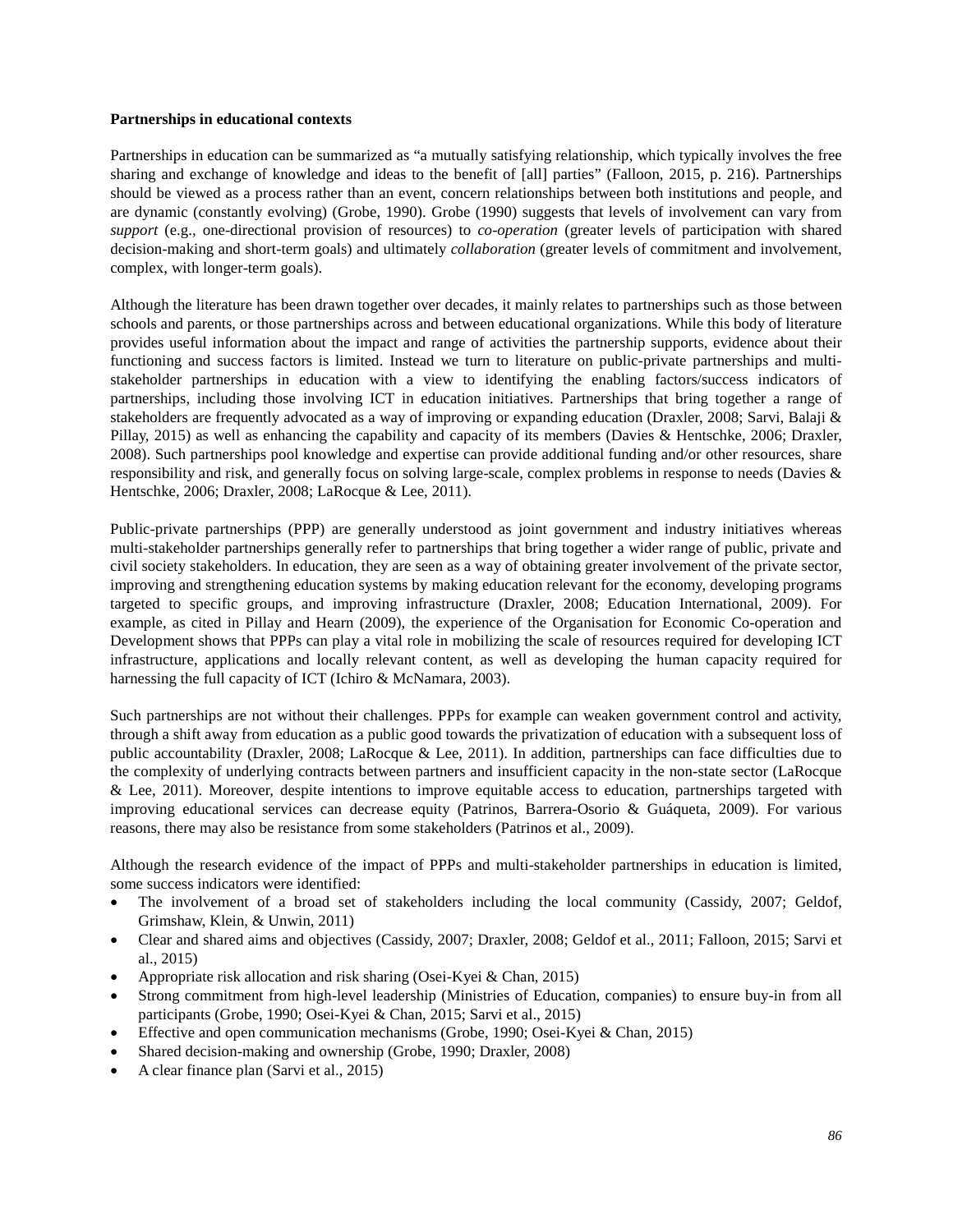- Effective management through change management strategies, strong regulation, joint accountability, monitoring and evaluation (Cassidy, 2007; Grobe, 1990; Draxler, 2008; Falloon, 2015; Osei-Kyei & Chan, 2015)
- Commitment to capability and capacity building (Cassidy, 2007)
- Mechanisms for sustainability (Draxler, 2008; Geldof et al., 2011)

Thus, success of partnerships depends on the effect of their actions on education, improved teaching and learning, better infrastructure and management of education systems, greater participation and engagement by the community and broader commitment by all sectors of society to enhancing education quality. It also depends on partnership size which affects sustainability and resilience. For example, Eickelmann (2011) found that schools sustaining innovative practice with ICT continued to engage with more partners whereas schools that had become less innovative had dropped partners. However, the relative importance of critical success factors can vary from country to country (Chou & Pramudawardhani, 2015) and, by implication, some factors may be unique to a specific context.

Drawing together the selected literature reviewed above, we argue that Smart Partnerships in education involve the use of technology to facilitate and support the partnership but also have a focus on improving teaching and learning through smart schooling. Smartness leads to improvement, in our case in learning, through data-driven decisionmaking support systems that increase efficiency in the day-to-day management of teaching and learning.

# **Towards a definition of Smart Partnerships**

In addition to an ongoing review of relevant literature, the conceptual development of Smart Partnerships the work for this paper entailed interconnected stages, forming a spiral of activities leading towards the development of a definition of smart partnerships.

In the year preceding the 2015 EDUSummIT, potential smart partnerships were identified and explored by members of the working group. Some were initially described in a report produced to support UNESCO Institute for Statistics [\(Twining, et al., 2015\)](http://www.uis.unesco.org/StatisticalCapacityBuilding/Workshop%20Documents/Communication%20workshop%20dox/Paris%202014/ICT-infrastructure-schools-EN.pdf)*.* The illustrations were purposefully developed to be wide ranging, including provision for learners, teachers, administrators, service providers, agencies in both school based and out of school provision. Initial analyses suggested that Smart Partnerships include the following key characteristics:

- Synergetic complementary contributions from partners, with clearly defined roles and responsibilities
- A vision that embraces a shared understanding across partners of how educational change can be brought forward by the partnership and is future focused
- Alignment between the defined goals and the paths undertaken to reach them
- Metrics that are used by the partners to keep the initiative on track and build sustainability
- Resilience so that the partnership is sustained
- Technology access is improved for equitable purposes, including reduction of the digital divide.

At the 2015 EDUSummIT thematic working group 1 (TWG1) discussed these characteristics. Discussion centered on issues such as the stakeholders involved in partnerships, ways to ensure the participation of all stakeholders, the tension in developing a shared vision, trust and respect across and between partners, the need to address scalability and to ensure sustainability, and how to apply ICT "smartly."

To deepen understanding of smart partnerships, three illustrations were selected for further analyses each of which was identified as having many or all of characteristics of a Smart Partnership. While the sampling approach was convenient, the illustrations were also selected to be as different from each other as possible. *Integrated ICT in schools and communities in rural and remote regions*, in India, is large-scale, organic approach with evidence of sustained growth addressing needs of underserved children and youth. The *MARA SmartEdu Partnership*, in Malaysia, is linked with the Government's vision of smart schools that adopts a largely top-down approach. OpeningupSlovenia's multi-stakeholder partnership takes the form of intersecting projects among which there is analysis of big data (Urbančič & Orlič, 2016).

Davis' (in press) Arena is an ecological framework can enable perception of influences from the local to the global scale. This ecological perspective has assisted the development of inclusive worldviews that promote more equitable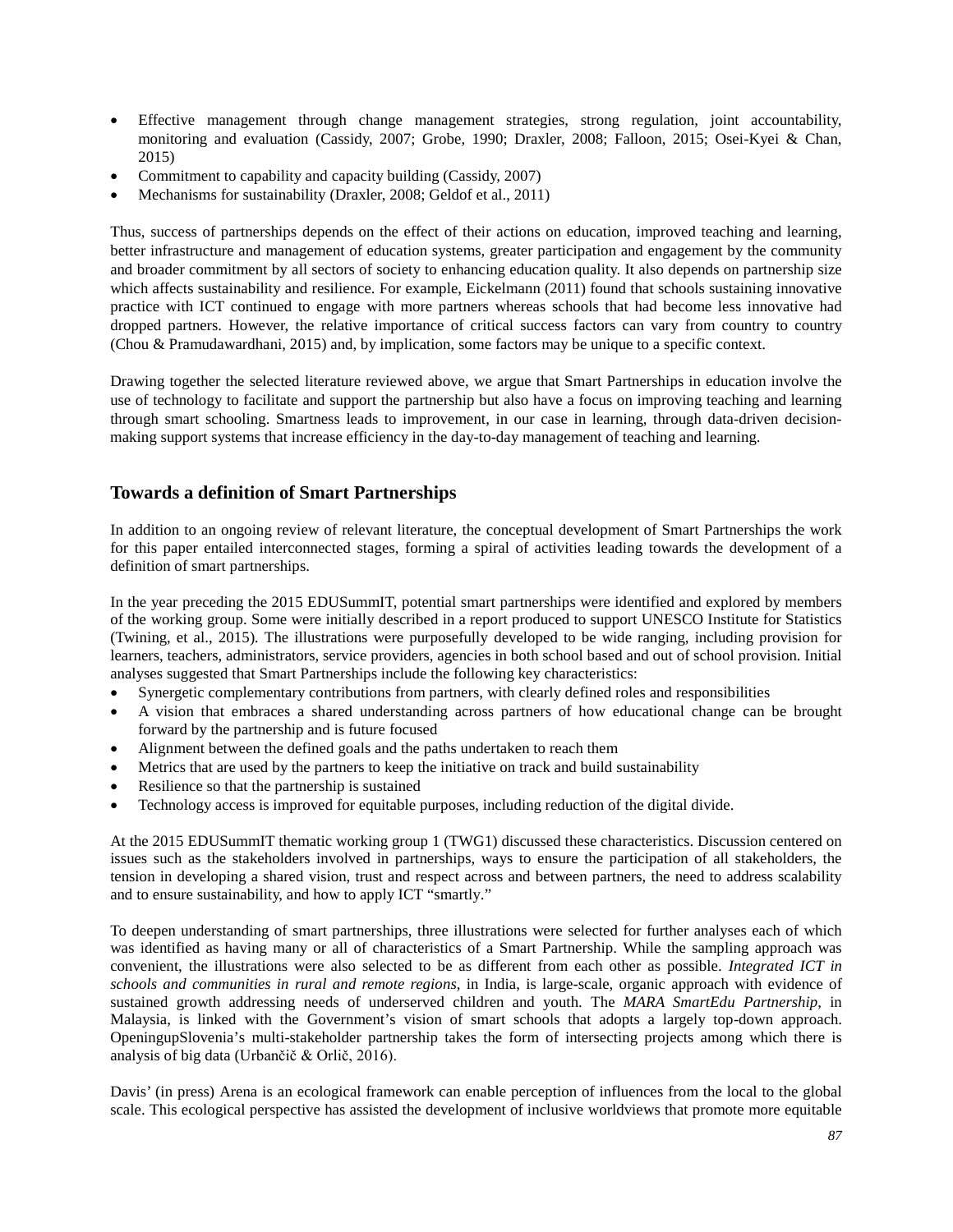approaches to education, supporting UNESCO's work and recommendations that began with the World Summit on the Information Society (ITU, 2015). This framework, conceptualized as an Arena of Change with Digital Technologies in Education (see Figure 1), was deployed to inform the updating of UNESCO's global survey of ICT infrastructure schooling (Twining et al., 2015). The Arena of Change with Digital Technologies in Education (Davis, in press) was used as a tool to critically analyze each of the illustrations and it helped to clarify the interaction between global and local educational ecologies on four main axes: political, bureaucratic, professional, and commercial (including community and open educational resources).

An Arena map of each illustration was constructed (Figures 2-4) to identify the partners and organizations involved and the range in which they operate, and also to clarify the interaction between global and local educational ecologies on the four main axes. The mapping process was useful for identifying the remit of partners in the partnership, as well as demonstrating the synergistic relationships across partners. A large number of overlapping and nested ecologies indicated complex local, regional and global interactions.



*Figure 1.* The global arena of change with ICT in schooling (Twining et al., 2015, p. 6)

Revisiting the literature after the mapping exercise enabled TWG1 to identify seven characteristics of Smart Partnerships which were subsequently refined to form a definition. Each illustration was analyzed for evidence of these seven characteristics to establish whether or not, each could be considered a smart partnership. Preliminary analyses demonstrated that only one could be described as a smart partnership. The illustrations and literature review were developed further after the EDUsummit.

# **Characteristics of Smart Partnerships**

Grounded in our work to date, we propose that Smart Partnerships in education have most or all of these seven characteristics:

(1) Include partners within and across education (including teachers, their organizations, and researchers), government (of education, commerce & law enforcement etc.), industry, communities, and civil society (e.g., non-governmental organizations, NGOs).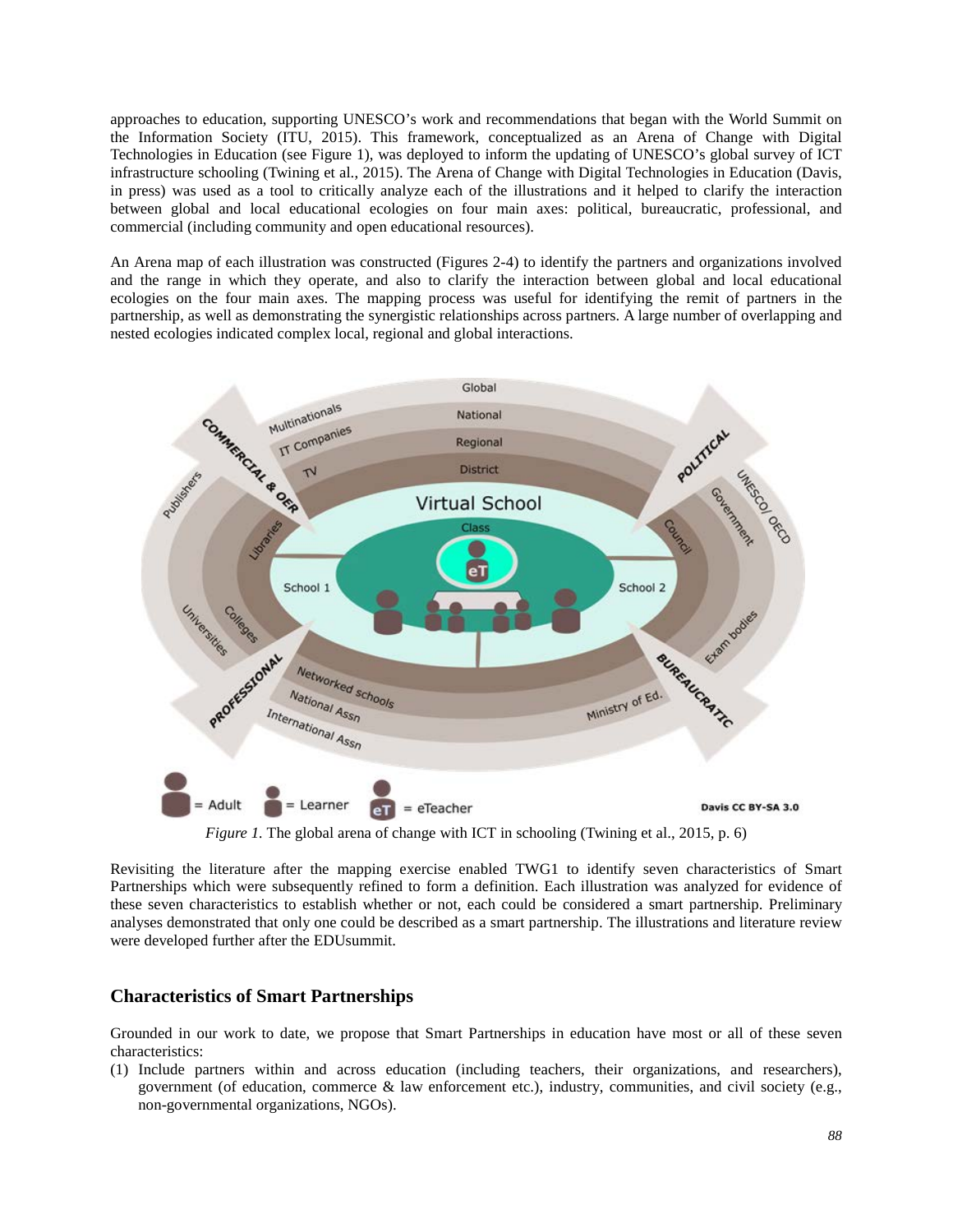- (2) Have a shared purpose (values, concept vision) that evolves into a synergy (more than a sum of the parts).
- (3) Have a strategic and holistic approach.
- (4) Enhance the quality of education with digital technologies (ICT).
- (5) Harness ICT smartly (e.g., evidence immediately deployed to improve performance).
- (6) Recognize their role in the emergent process(es).
- (7) Facilitate their own organizations to change.

While it is possible to have a smart partnership with a limited scope, a large initiative to enhance the quality of education with digital technologies (ICT) for a region is more likely to be sustained with a Smart Partnership that encompasses all seven characteristics listed above. It is also noted that a Smart Partnership may include one or more smaller Smart Partnership(s) within it. However, where few of characteristics are evident, the "smart" nature of the partnership is very limited.

### **Two illustrations of potential smart partnerships**

Two of the illustrations of potential smart partnerships are elaborated and discussed in this paper, both of which aim to promote equity; and each of which has been developed with one author as a key informant. The Slovenian illustration, OpeningupSlovenia, was considered to be at too early a stage to inform our current work and so, it was moved to the appendix.

#### **India: Integrated ICT for underserved children and youth**

The Integrated approach to Technology in Education (ITE) is an initiative of the Tata Trusts in twelve mostly rural locations in Eastern and Northern India reaching over 17,000 underserved children by 2015 and continuing to grow. Initiated in 2012, the central concept of ITE is to integrate digital technologies into the curriculum and pedagogy of participating schools and learning centers (Charania, 2012-2014). Adopting a constructivist pedagogical framework, ITE seeks to improve teaching and learning, and foster authentic and project-based learning for young people in some of the most underprivileged Indian regions. The students, mostly first time computer users, create learning artifacts such as weather charts, jute production in India, or population density in different cities to deepen their learning of curriculum content. In this way, technology is embedded within curriculum design and pedagogy (Charania & Davis, 2016).

The Arena for the ITE smart partnership in India is depicted in Figure 2. At the center is a learning center for adolescents in a public school in which trained coordinators and teachers implement ITE. These are nested in clusters of villages at the district level in which parents, committees and their leaders are also central stakeholders for implementation. At the state level is the non-governmental organization (NGO) who hosts partnerships between district authorities and the Tata Trusts. In relation to global and local ecologies, the political axis includes the state party and national party while the bureaucratic axis identifies the provision of textbooks at the state level plus the Ministries of Education and Human Resource Development (MHRD) at the national level. UNESCO lies at the intersection of these axes. On the professional axis are Tata's Institute of Social Sciences and the external evaluators of ITE at state level. At the global level are the Massachusetts Institute of Technology (MIT), International Society for Technology in Education (ISTE) standards, and interns from the University of California at Berkeley. The Tata Trusts are positioned at the intersection of the professional/commercial axes and the NGOs (e.g., Suchana NGO) at the commercial/political axes intersection. On the commercial (community/OER) axis some companies such as Google and the NIT (Next Infocommunications Technology) service provide tools and infrastructure used by students and teachers.

More detail of the development, including an analysis of Smart Partnership characteristics, is provided in Charania and Davis (2016) which identifies evidence of all characteristics authenticated through external evaluations (Myers & Zhao, 2013). Key points are provided below with numbers of the seven characteristics previously listed, indicating the characteristics identified:

The scaling up of the partnership across four phases has involved many partners including NGOs, schools, communities and service agencies - even police in one community. (1)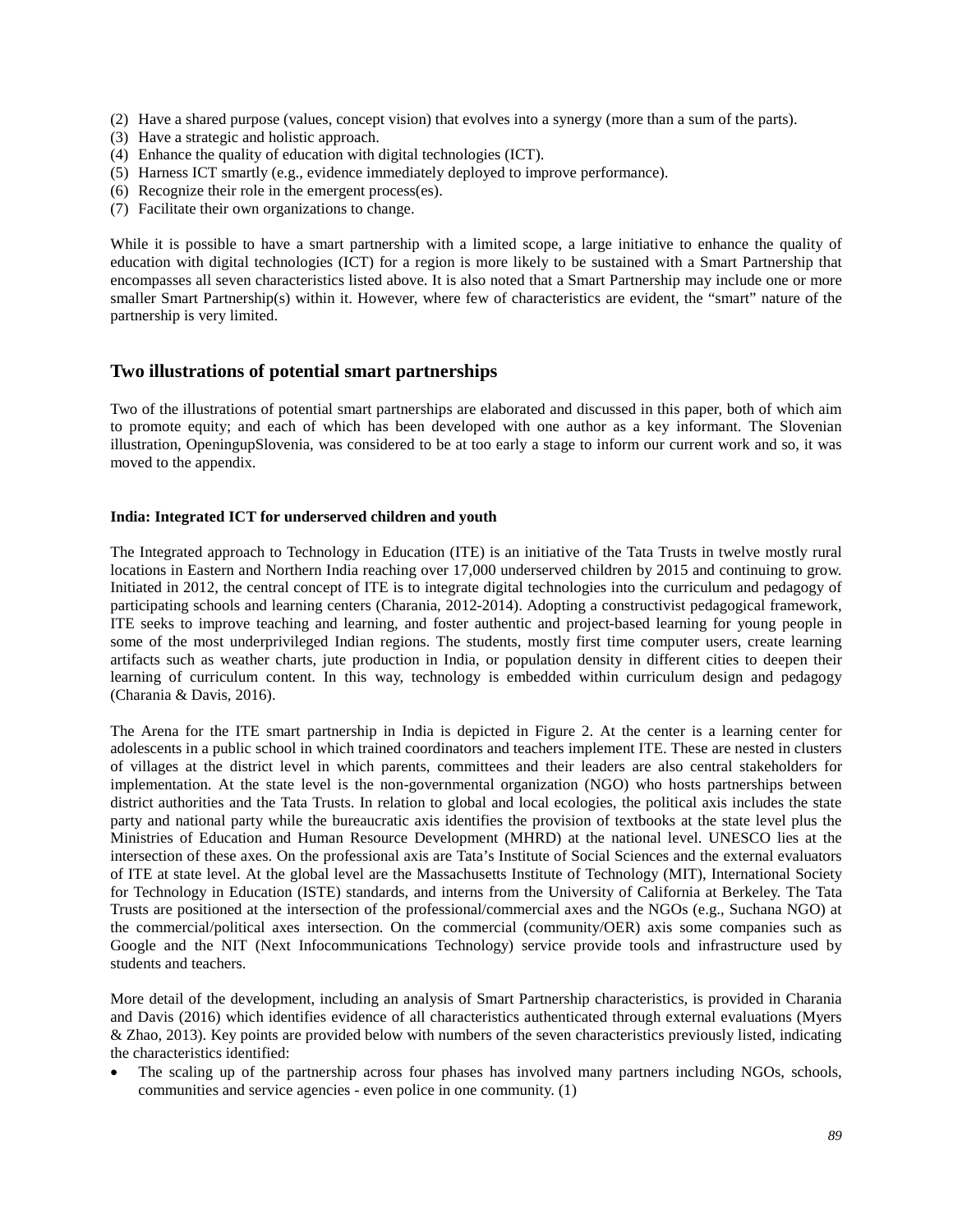- The visibility of students' artifacts online facilitates dissemination across India, supporting others to adopt and adapt the approach to meet their learners' needs. The digital artefacts smartly serve multiple purposes, even though analytics have yet to be deployed. (2, 3, 4, 5)
- The central role played by the Tata Trusts and their commitment is acknowledged as a strength. This enabled partners to scale their impact in collaboration with many other stakeholders who may become less peripheral in future as they facilitate their own organizations to change. This is likely to be most challenging for such influential stakeholders who have conflicting interests. (6, 7)



Davis CC BY-SA 3.0 *Figure 2.* Arena of the ITE initiative in India with learners in schools and madrassas at the center

### **Malaysia: MARA "Learning Powered by Technology"**

The Malaysian education system is highly centralized with each school following the same curriculum, policies and teaching programs. Two different agencies manage schools: the Ministry of Education and the MARA agency (translated as Council of Trust for the People) under the Ministry of Rural and Regional Development. National policy in Malaysia articulates a vision to transform schooling, and reduce the digital divide between urban and rural students by providing quality Internet-enabled education to all schools throughout Malaysia (Ministry of Education Malaysia, 1998; 2012).

In 2014, 12 MARA Junior Science Colleges (similar to high schools) in rural areas were selected for an innovative approach to schooling called "Learning Powered by Technology". As part of the initiative, all 12 colleges were provided with technology infrastructure for administration, learning and teaching including high speed wireless connectivity, architecture design; content repository and cloud computing through the nationwide online platform, SmartEdu (see [N](http://www.uis.unesco.org/StatisticalCapacityBuilding/Workshop%20Documents/Communication%20workshop%20dox/Paris%202014/ICT-infrastructure-schools-EN.pdf)ordin & Davis, 2015). A program of professional development for two or three teachers from each college ("change ambassadors") was implemented and coordinated by teacher educators at Universiti Utara Malaysia (UUM), primarily focusing on pedagogy and content. These change ambassadors subsequently had responsibility for professional development and supporting teachers' use of the SmartEdu platform at their college. Each teacher involved created a course for their subject area, uploading learning materials, activities, quizzes and assignments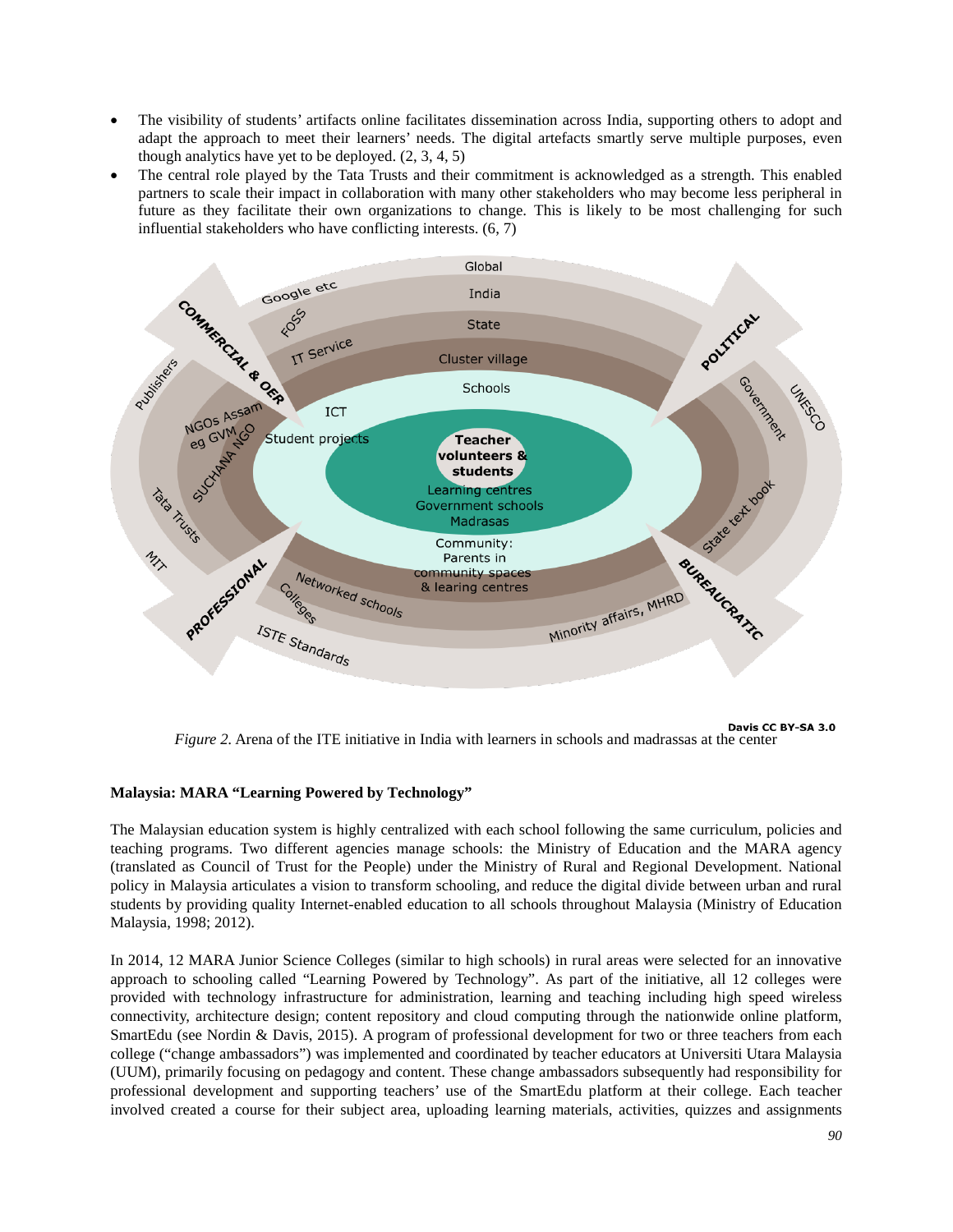onto the SmartEdu platform. Representatives from each college showcased their school's outcomes at the MARA cation Summit in November 2015. Five participating teachers were subsequently selected as Microsoft Innovative Educator Experts.

The Arena for this potential Smart Partnership in Malaysia is presented in Figure 3, placing a teacher with class of students at the center. The interaction between global and local ecologies on the political axis are nodes with politicians who sit on the MARA governance board while the Ministry and MARA agency is positioned on bureaucratic axis. As with the previous illustration from India, UNESCO lies at the intersection of the political/bureaucratic axes. The Universiti Utara Malaysia as coordinator of the professional development program is placed on the professional axis. On the commercial axis is range of providers that support SmartEdu. Telecom (™) provide the wireless network and Content Capital providing the learning platform are present at national level; Microsoft software (MS) is placed at the global level plus its MS Educator Network and Innovator Educator program.



Davis CC BY-SA 3.0 *Figure 3.* Arena of SmartEdu initiative in Malaysia centered on a school classroom with a teacher and her students

Analysis of the initiative using the characteristics of Smart Partnerships suggests that only the final characteristic was missing (#7 in the list of smart partnership characteristics). Key points are (followed by the number(s) of the

characteristic(s) covered): • Partners across government, education, business and industry are stakeholders in the initiative. (1)

- Partners designed and implemented the initiative which was underpinned by four clear and shared aims, including ICT and equity. These aims are operationalized through the provision of the online platform and centralized professional development. Each partner has a clearly defined role. (2, 3, 4, 6)
- The analytics linked with the digital learning platform, SmartEdu is not accessible to inform the partnership. However, like the ITE initiative, artifacts are emerging online to inform development. (5)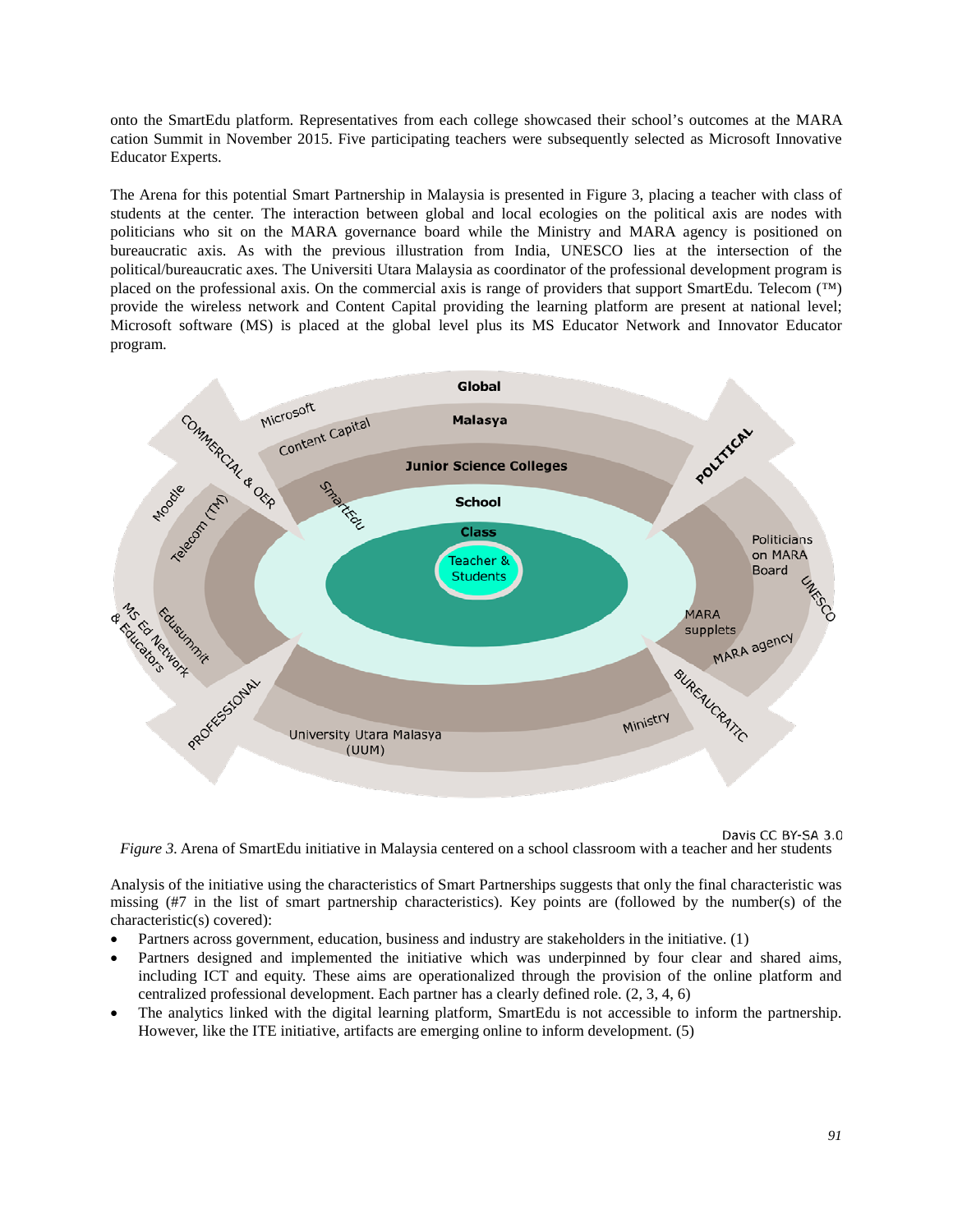## **Discussion of smart partnership illustrations**

Of the two cases described, only one, the ITE initiative in India, can be recognized as a Smart Partnership with all seven characteristics. The characteristics are discussed below.

#### **Smart Partnerships have partners within and across education government, industry, communities, and civil society**

As stated, each illustration has partners within and across education, government, industry, communities, and civil society. For ITE in India (Figure 2), the multi-stakeholder partnership evolved strategically and holistically over time as the intervention matured and mainstreamed in the public system. In the first year of the initiative when it was implemented across four learning centers the lead stakeholders were an NGO and the Tata Trusts (Charania & Davis, 2016). The initiative was scaled up in the second and third years of the program, increasing the number of the NGOs adopting the program from 1 to 18 and the number of young people participating from 1000 to 22000. Partnerships were also established with education departments in districts and their states that spread across India as interest grew in adopting the ITE program in public schools. This led to the Tata Trusts working with teachers, schools and district education authorities. Local communities comprising of parents, village committees and heads, and youth forums were also involved and continue to be important stakeholders for implementation on ground. Higher education and related professional networks are also key partners, forming global networks which have expanded over time. Partnerships have been established with U.S. Universities, whilst industry partners include Google and telecom providers. Involving a wide-range of stakeholders can improve educational outcomes (Draxler, 2008; Sarvi et al., 2015) and is a characteristic of a successful partnership that increases equity (Cassidy, 2007; Geldof et al., 2011).

In Malaysia, the SmartEdu initiative (Figure 3) comprises a partnership across government, education, business and industry. The Ministry of Education is the lead partner with overall responsibility with other partners providing the services and resources to the schools. Telecom (™) and Microsoft provide the technology facilities in the colleges while an e-learning company and a university provide the professional development. The participating schools are also active partners in that the "change ambassadors" and other teachers work together to implement the initiative on the ground with colleagues, students and parents. Commitment from a high-level leader such as a Ministry of Education has assisted buy-in from participants (Osei-Kyei & Chan, 2015).

These illustrations thus provide ample evidence of partnerships within and across education government, industry, communities, and civil society in each of the partnerships. They also highlight the complexity of the structure of these partnerships. Drawing on Grobe (1990), these partnerships are complex because they have multiple partners, often with multiple partners from each sector, and each partner has substantive responsibility within the initiative. There are also two or more levels of partnerships in each of the projects. It is also noticeable is that the structure of the partnerships continues to change. The ITE partnership in India for example, has continued to evolve as the partnership expands and matures and this results in complex dynamic structures.

#### **Smart partnerships have a shared purpose that has evolved into a synergy with a strategic and holistic approach**

There is a shared purpose across partners in both initiatives as partners work towards a common goal. The purpose of the Indian initiative is articulated as a set of four key objectives and strategies which broadly relate to enhancing educational outcomes and bridging the digital divide among students in disadvantaged settings. These objectives and strategies are the key focus of initial workshops and events in which new partners participate. Similarly, the Malaysian initiative is grounded in a set of four broad aims which relate to enabling teachers to use digital technologies for learning and teaching in their subject areas. These aims are operationalized through the provision of the online platform and centralized program of professional development. In both, this approach has not only led to a shared purpose among the partners but also supports implementation and most importantly, preserves the integrity and objectives of the initiative. Moreover, partners within each of these initiatives fulfil a specific role or responsibility; complementing each other's capabilities and resources (human and technical), thus making the partnership stronger through the sum of its parts. Sharing aims and objectives is one of the key characteristics of successful partnerships (Falloon, 2015; Sarvi et al., 2015).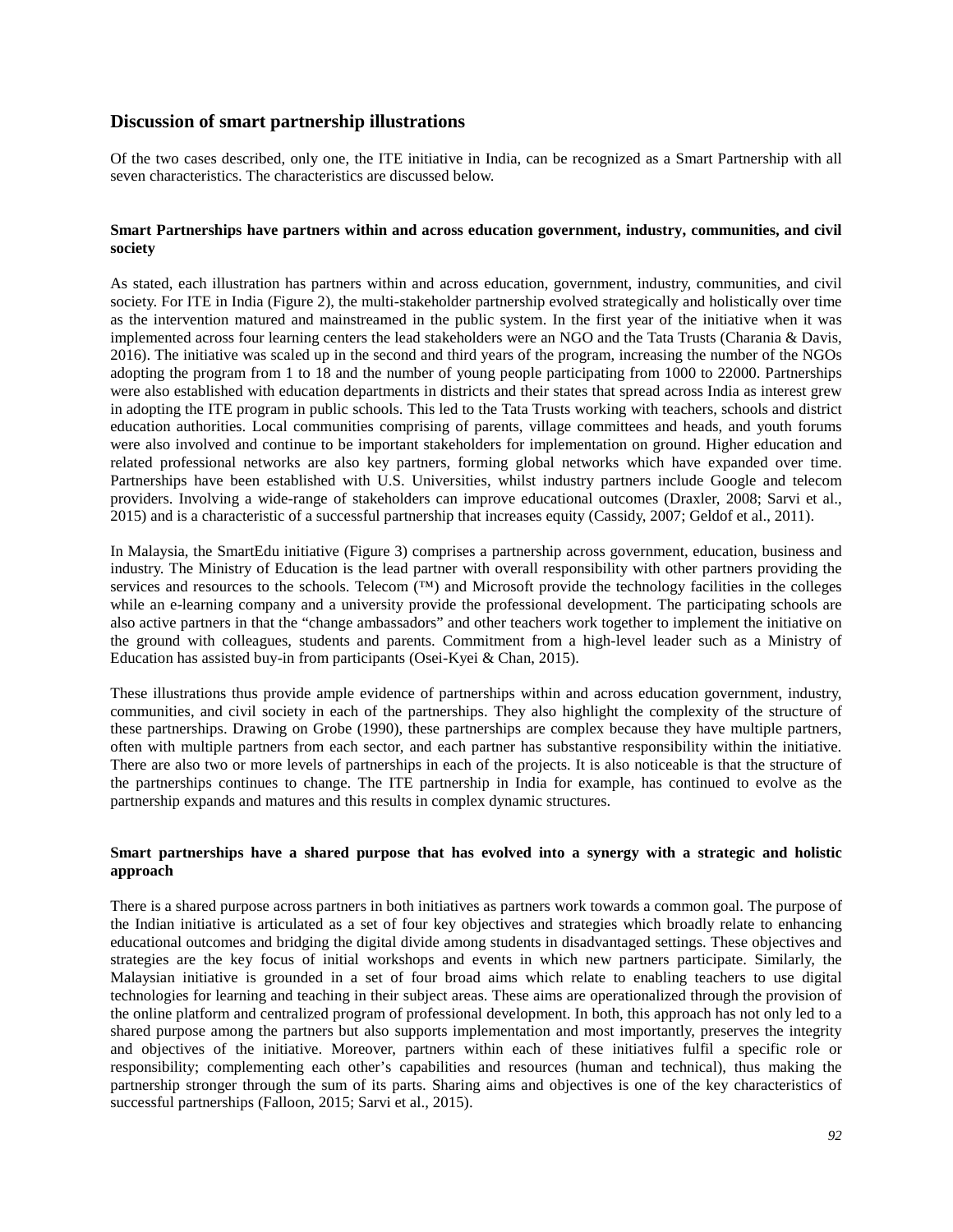#### **Smart partnerships enhance the quality of education with digital technologies that harness the technology smartly**

Given that SmartEdu as part of the Learning Powered by Technology initiative was established in 2014, it is likely that it is too early for evidence of enhanced quality of education to emerge. Despite this, in Malaysia the emergence of a more creative student-centered approach in which both students and teachers use technology for learning and teaching has been noted by the selection of five teachers as Microsoft Innovation Experts.

There is evidence of enhanced quality of education that harnesses technology smartly from the ITE initiative in India. Prior to participating in the ITE initiative, most of the students had seen computers but did not use them at school, and teachers primarily enforced rote learning of content to pass school exams (Charania, 2015). Evaluation of the ITE program (Charania & Myers, 2014) highlights the main impacts as (i) improving student-teacher relationships, (ii) increased student interest in many subjects including languages, sciences and mathematics (iii) use of constructivist pedagogical processes and (iv) increased student confidence in using digital tools and the Internet. In addition, a "smart" use of ICT has evolved over time as ITE made more efficient use of digital tools to facilitate feedback (and feed forward to new partners). In ITE one of the most useful indicators to drive forward planning is the evaluation of projects created by students. Initial arrangements entailed the sharing of student work by CD and email. This was followed by the creation of a blog through which student projects could be uploaded to the Internet and most recently, a website has been created for this purpose. The inclusion of a discussion forum on this website further extends the feedback process by enabling teachers to share experiences, challenges and best practices. These uses of ICT improve efficiency and support data-driven decisions (Kitchin, 2016) although there is no evidence to date of the adoption of data analytics. However, this does meet with the definition of a "smart school" being a systematic re-invention of teaching and learning practices (Choi et al., 2015).

#### **In smart partnerships, partners recognize their role in the emergent process and facilitate their own organization to change in ways that promote sustainability and scalability**

There is no evidence to suggest that partners in the Malaysian initiative have facilitated their own organization to change in ways that may sustain and scale the Smart Partnership. However, participation in the ITE initiative has enabled some of the partners to facilitate change in their own organization. This was particularly evident in a district of Assam. Prior to joining the ITE initiative, the mission of the NGO working in Assam was sustainable resource management. Therefore on joining ITE, staff and volunteers at this NGO had a very limited range of educational strategies. Through adoption and implementation of ITE, they began to work firstly in a small number of adolescent learning centers in villages and later in 50 district schools. This led to implementation of ITE in the state model schools, with the NGO being the implementation organization. The NGO has thus evolved from a grassroots level organization in livelihood and child protection, to become a recognized education resource organization with the credentials to work with the state education department. This partnership between the Tata Trust and the NGO has become the largest scale implementation for ITE.

# **Conclusion and recommendation**

It is striking that our analyses of both illustrations provide evidence of the lack of adoption of data analytics in Smart Partnerships in education and in classroom contexts that are targeting disadvantaged young people, despite increasing adoption in school contexts (Johnson et al., 2016). Some "smart" uses of technology were observed in the most developed partnership (ITE) leading to increased efficiency and changing practices. We are pleased to note that, unlike the findings of Patrinos et al. (2009), there was no evidence of these partnerships increasing inequality or the digital divide; rather, they improved education equality and improved student access to technology through additional infrastructure.

This paper has elucidated the emergent concept of Smart Partnerships and provided a definition. Of the two illustrations discussed here, only one displays all seven characteristics. It is possible that the other example will evolve into a Smart Partnership and we believe that such evolution could increase its impact in education while addressing the digital divide. These illustrations may also prompt smart partnerships to emerge to serve children and youth in other parts of the world.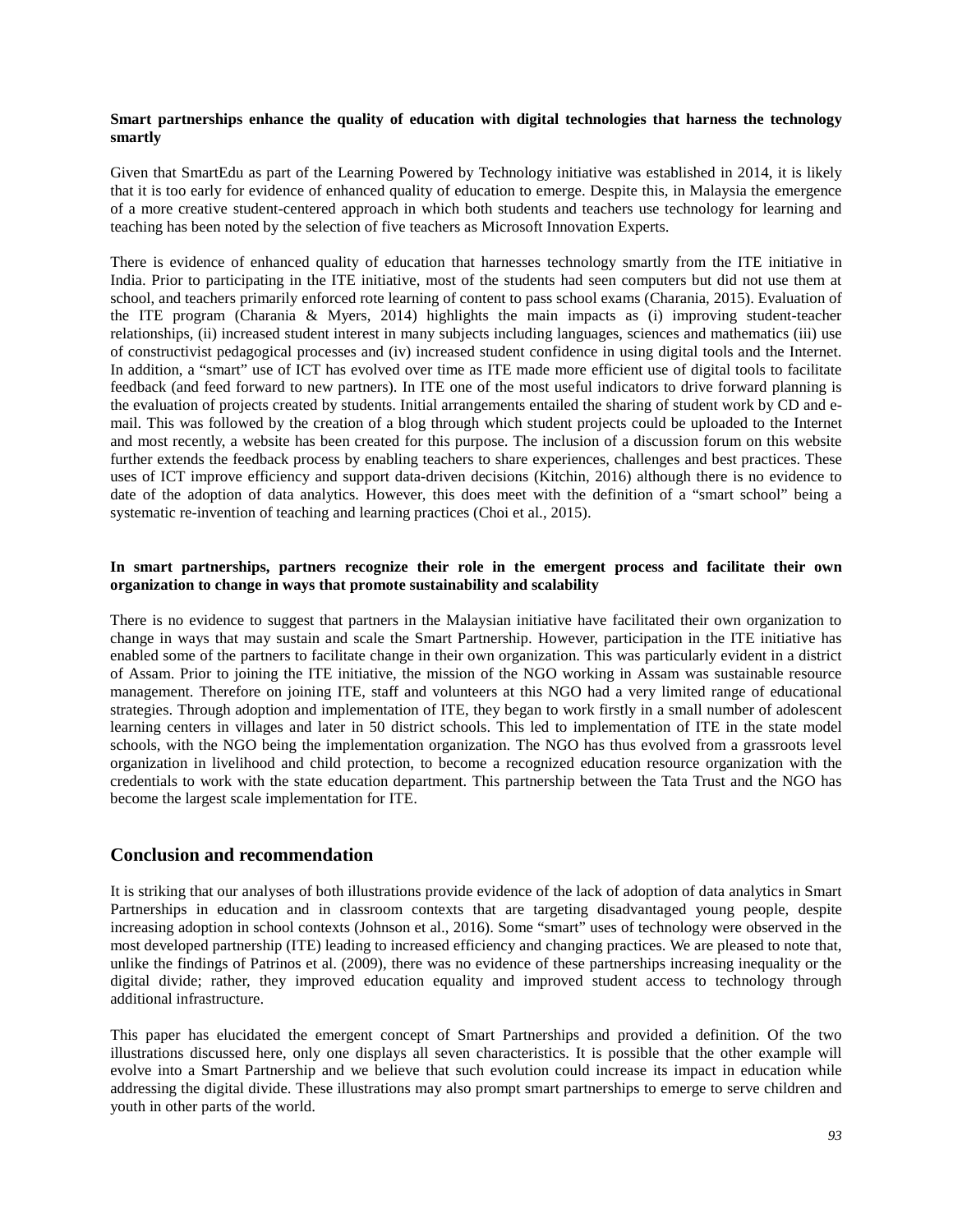We conclude that further research into Smart Partnerships is essential to inform the development of scalable innovative funding mechanisms that are likely to secure the resources to unleash the full potential of digital technologies in education. It would be beneficial to conduct more in-depth research into the success factors underpinning the illustrations from India and Malaysia. In turn, findings should be used to refine the definition of Smart Partnerships proposed in this paper. Identifying further examples of full or emerging Smart Partnerships would further strengthen understanding in this field. Moreover, specific research is required to fully understand the role of data analytics in such partnerships and other smart uses of technology to maximize opportunities for data-driven decision making and further improvements to teaching and learning through real-time monitoring and feedback that do not increase the digital divide.

### **Acknowledgements**

Thanks to all of those who have been involved in the work of TWG1 before, during and after the 2015 EDUsummit, including the EDUsummit's leaders and UNESCO Bangkok, who have supported our work. We also acknowledge all of those who have contributed to the illustrations in this paper.

### **References**

Albino, V., Berardi, U., & Dangelico, R. M. (2015). Smart cities: Definitions, dimensions, performance, and initiatives. *Journal of Urban Technology*, *22*(1), 3-21.

Berardi, U. (2013). Clarifying the new interpretations of the concept of sustainable building. *Sustainable Cities and Society*, *8*, 72- 78.

Cassidy, T. (2007). *The Global Education Initiative (GEI) model of effective partnership initiatives for education*. Retrieved fro[m](http://www.weforum.org/pdf/GEI/GEI_model.pdf) http://docplayer.net/2103100-The-global-education-initiative-gei-model-of-effective-partnership-initiatives-for-education.html

Charania, A. (2012-2014). *ITE manual.* Mumbai, India: Sir Dorabji Tata Trust.

Charania, A. (2015). India: Integrated ICT school supplements in community centres. In P. Twining et al. (Eds.[\),](http://h/) *[Developing new](http://h/)  [indicators to describe digital technology infrastructure in primary and secondary education](http://www.uis.unesco.org/StatisticalCapacityBuilding/Pages/communication-ict-paris-2014.aspx)* (pp. 63-66)*.* Montreal, Canada: UNESCO Institute for Statistics.

Charania, A., & Davis, N. E. (2016). A Smart partnership integrating educational technology for underserved children in India. *Educational Technology & Society, 19*(3), 99-109.

Charania, A., & Myers, P. (2014). Integrated approach to Technology in Education: An initiative in rural East India. In M. Searson & M. Ochoa (Eds.), *Proceedings of Society for Information Technology & Teacher Education International Conference 2014* (pp. 2447-2452). Chesapeake, VA: Association for the Advancement of Computing in Education (AACE).

Choi, Y. C., Lee, J. H., & Lee, H. J. (2015). Identifying major policy issues regarding the Smart Schooling System using the analytical hierarchy process model. *Advanced Science and Technology Letters, 120*, 344-355. doi:10.14257/astl.2015.120.68

Chou, J. S., & Pramudawardhani, D. (2015). Cross-country comparisons of key drivers, critical success factors and risk allocation for public-private partnership projects. *International Journal of Project Management*, 33, 1136–1150.

Clow, D. (2013). An Overview of learning analytics. *Teaching in Higher Education*, *18*(6), 683-695. doi:10.1080/13562517.2013.827653

Davies, B., & Hentschke, G. (2006). Public–private partnerships in education: Insights from the field. *School Leadership & Management*, *26*(3), 205-226. doi:10.1080/13632430600736977

Davis, N. E. (in press). *Digital technologies and change in education: The Arena.* London, UK: Routledge.

Dirks, S., & Keeling, M. (2009). *A Vision of smarter cities: How cities can lead the way into a prosperous and sustainable future.* Somers, NY: IBM Institute for Business Value.

Draxler, A. (2008). *New partnerships for EFA: Building on experience*. Paris, France: UNESCO International Institute for Educational Planning (IIEP). Retrieved from http://unesdoc.unesco.org/images/0015/001567/156753e.pdf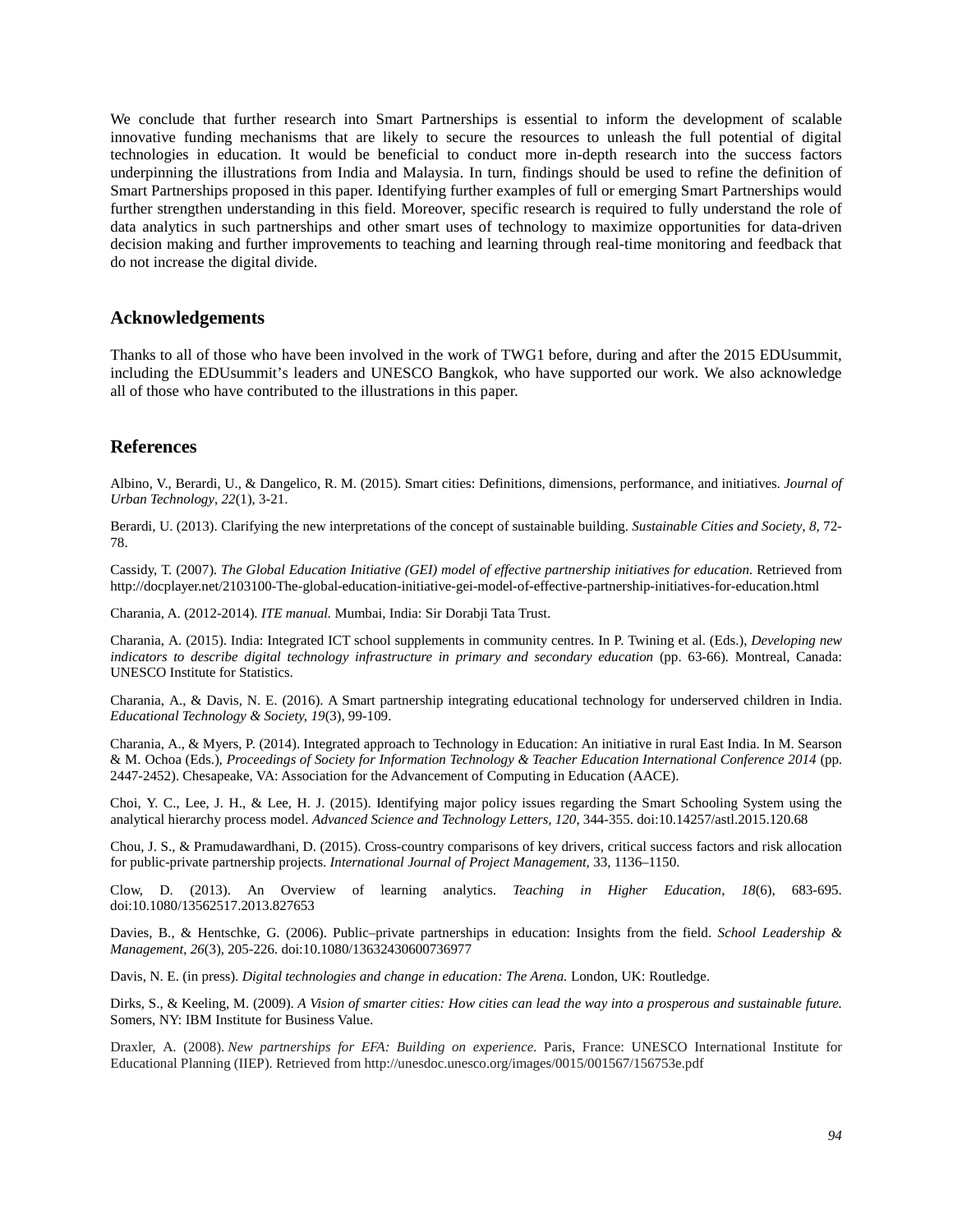Education International. (2009). *Education for all by 2015. Education International's response to the Global Monitoring Report*  https://download.eiie.org/docs/IRISDocuments/Education/Education%20For%20All/Global%20Monitoring%20Report%202009/2009-00090-01- E.pdf

Eickelmann, B. (2011). Supportive and hindering factors to a sustainable implementation of ICT in schools. J*ournal for Educational Research Online/Journal für Bildungsforschung Online, 3*(1), 75–103.

European Commission. (2014). *Taking stock of the Europe 2020 strategy for smart, sustainable and inclusive growth.*  Communication from the commission to the European parliament, the Council, the European Economic and Social Committee and the Committee of the Regions. Retrieved from http://openeducationeuropa.eu/en/initiative

Falloon, G. (2015). The Science for life partnerships: Does size really matter, and can ICT help? *Waikato Journal of Education/Te Hautaka Mātauranga o Waikato: Special 20th Anniversary Collection, 2015*, 207-220. (Originally published Volume 16, Issue 1, 2011)

Geldof, M., Grimshaw, D. J., Klein, D., & Unwin, T. (2011). *What are the key lessons of ICT4D partnerships for poverty reduction?* Systematic *review report.* Retrieved from *reduction? Systematic review report.* Retrieved from http://r4d.dfid.gov.uk/PDF/Outputs/SystematicReviews/DFID\_ICT\_SR\_Final\_Report\_r5.pdf

Grobe, T. (1990). *A Synthesis of existing knowledge and practice in the field of educational partnerships*. Waltham, MA: Center for Human Resources, Brandeis University. Retrieved from for Human Resources, Brandeis University. Retrieved fro[m](http://www.eric.ed.gov/ERICWebPortal/contentdelivery/servlet/ERICServlet?accno=ED325535) http://www.eric.ed.gov/ERICWebPortal/contentdelivery/servlet/ERICServlet?accno=ED325535

Harrison, C., Eckman, B., Hamilton, R., Hartswick, P., Kalagnanam, J., Paraszczak, J., & Williams, P. (2010). Foundations for smarter cities. *IBM Journal of Research and Development*, *54*(4), 1-16.

Ichiro, T. & K. McNamara. (2003). *Global forum on the knowledge economy: A Report on the integration of ICTs in development programmes*. OECD, United Nations, and the World Bank.

Johnson, L., Adams Becker, S., Estrada, V., & Freeman, A. (2015). *NMC horizon report: 2014 K-12 edition*. Austin, Texas: The New Media Consortium.

Johnson, L., Adams Becker, S., Cummins, M., Estrada, V., Freeman, A., & Hall, C. (2016). *NMC horizon report: 2016 higher education edition.* Austin, Texas: The New Media Consortium.

Kanter, R. M., & Litow, S. S. (2009). Informed and interconnected: A Manifesto for smarter cities. *Harvard Business School General Management Unit Working Paper No. 09-141*. doi:10.2139/ssrn.1420236

Kinshuk, Chen, N. S., Cheng, I. L., & Chew, S. W. (2016). Evolution is not enough: Revolutionizing current learning environments to smart learning environments. *International Journal of Artificial Intelligence in Education, 26*(2), 561-581. doi:10.1007/s40593-016-0108-x

Kitchin, R. (2016). *Getting smarter about smart cities: Improving data privacy and data security*. Dublin, Ireland: Data Protection Unit, Department of the Taoiseach.

LaRocque, N., & Lee, S. (2011). *Non-state providers and public-private partnerships in education for the poor*. Bangkok, Thailand: UNICEF and Asian Development Bank.

Ministry of Education Malaysia. (1998). *A Guide towards Smart School* (Unpublished report). Malaysia: Curriculum Development Centre.

Ministry of Education Malaysia. (2012). *Malaysian education blueprint 2013-2025*. Retrieved fro[m](http://www.moe.gov.my/userfiles/file/PPP/Preliminary-Blueprint-Eng.pdf) http://www.moe.gov.my/userfiles/file/PPP/Preliminary-Blueprint-Eng.pdf

Meijer, A., & Rodríguez Bolívar, M. P. (2015). Governing the smart city: A Review of the literature on smart urban governance*. International Review of Administrative Sciences, 82*(2), 392-408. doi:10.1177/0020852314564308

Meijer, A., & Bolívar, M. P. R. (2016). Governing the smart city: a review of the literature on smart urban governance. *International Review of Administrative Sciences*, *82*(2), 392-408.

Myers, P., & Zhao, Z. (2013). *Evaluation of an integrated approach to technology in education* (Unpublished internship study report submitted to the Tata Trust). Mumbai, India.

Nam, T., & Pardo, T. A. (2011). Conceptualizing smart city with dimensions of technology, people, and institutions. In *Proceedings of the 12th Annual International Digital Government Research Conference: Digital Government Innovation in Challenging Times* (pp. 282-291). New York, NY: ACM.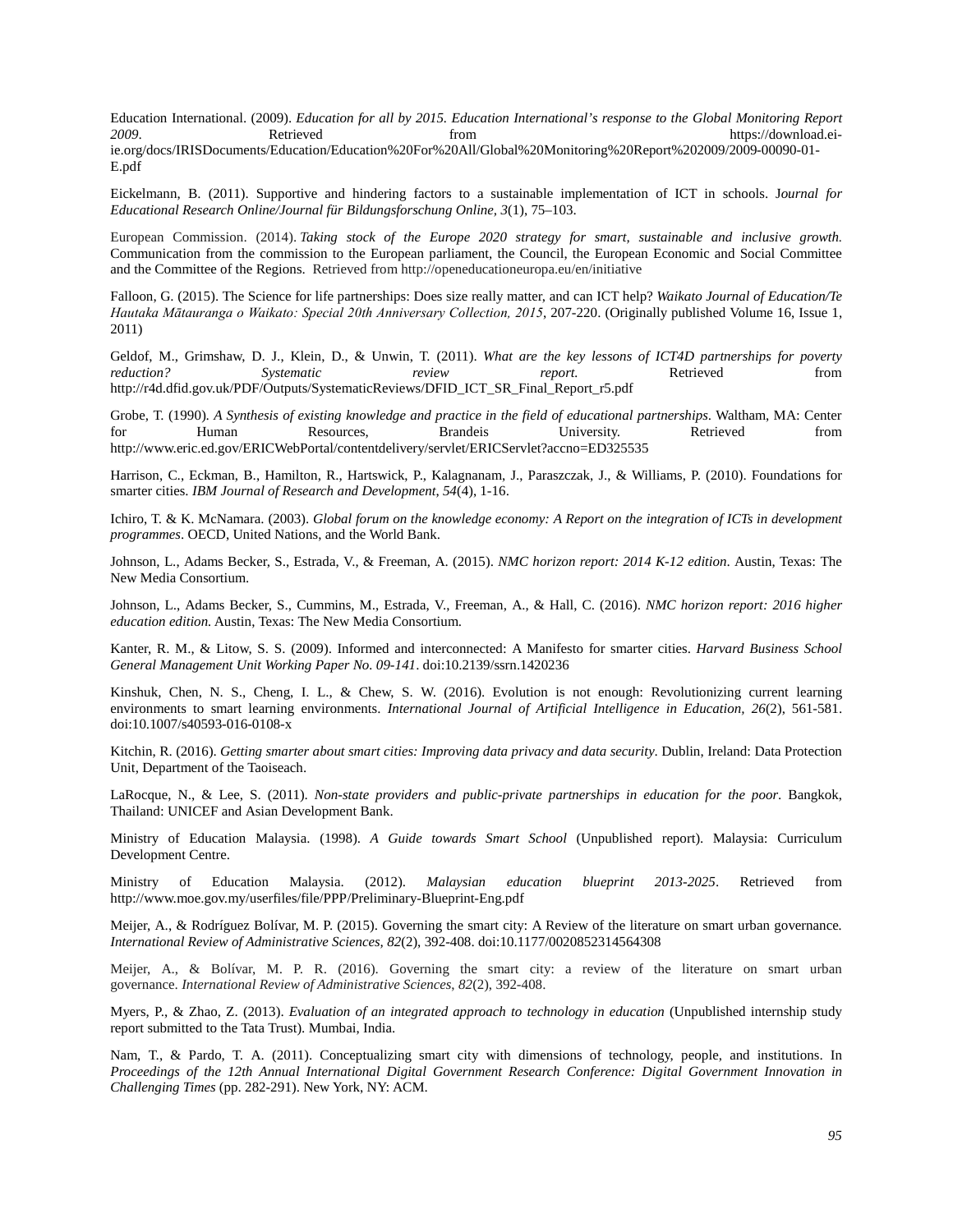Nordin, H., & Davis, N. E. (2015). Malaysia's nation-wide VLE for schools. In P. Twining, N. E, Davis, & A. Charania (Eds.)[,](http://h/) *[Developing new indicators to describe digital technology infrastructure in primary and secondary education.](http://www.uis.unesco.org/StatisticalCapacityBuilding/Pages/communication-ict-paris-2014.aspx)* (pp. 72-74) Montreal, CA: UNESCO Institute for Statistics.

Osei-Kyei, R., & Chan, A. P. C. (2015). Review of studies on the critical success factors for Public–Private Partnership (PPP) projects from 1990 to 2013. *International Journal of Project Management, 33*(6), 1335–1346.

Papamitsiou, Z., & Economides, A. (2014). Learning analytics and educational data mining in practice: A Systematic literature review of empirical evidence. *Educational Technology & Society*, *17*(4), 49–64.

Patrinos, H. A., Barrera-Osorio, F., & Guáqueta, J. (2009). *The Role and impact of Public-Private Partnerships in education*. Washington, DC: The World Bank.

Pillay, H., & Hearn, G. (2009). Public-private partnerships in ICT for education*. Digital Review of Asia Pacific*, 77-87. Retrieved fro[m](http://www.digital-review.org/uploads/files/pdf/2009-2010/ppp_in_ict4e.pdf) [http://www.digital-review.org/uploads/files/pdf/2009-2010/ppp\\_in\\_ict4e.pdf](http://www.digital-review.org/uploads/files/pdf/2009-2010/ppp_in_ict4e.pdf) 

Sarvi, J., Balaji, V., & Pillay, H. (2015). *Public–Private Partnerships in information and communication technology for education.* Mandaluyong, Philippines: Asian Development Bank (ADB).

Slade, S., & Prinsloo, P. (2013). Learning analytics: Ethical issues and dilemmas. *American Behavioral Scientist, 57*(10), 1509- 1528.

Thuzar, M. (2011). Urbanization in South East Asia: Developing smart cities for the future? *Regional Outlook*, 96.

Twining, P., Davis, N. E., & Charania, A. (2015[\).](http://h/) *Developing new indicators to describe digital technology infrastructure in primary and secondary education.* Montreal, Canada: UNESCO Institute for Statistics.

Urbančič, T., & Orlič, D. (2016). Opening up Education: Towards affordable and sustainable solutions. In T. Volkan et al., *Developing Successful Strategies for Global Policies and Cyber Transparency in E-Learning.* (pp. 133-144). Paris, France: IGI Global.

Washburn, D., Sindhu, U., Balaouras, S., Dines, R. A., Hayes, N., & Nelson, L. E. (2009). *Helping CIOs understand "smart city" initiatives*. Cambridge, MA: Forrester Research.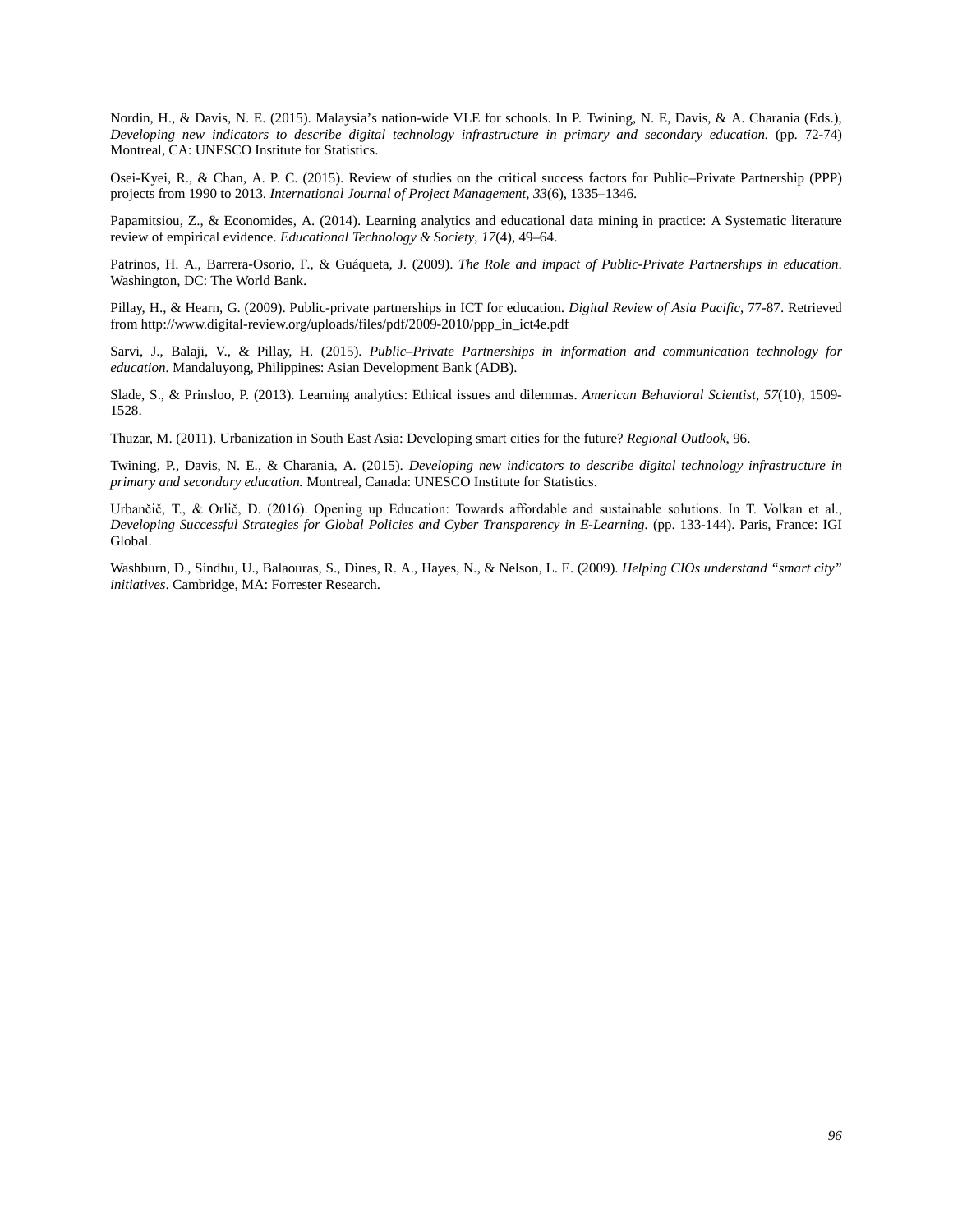### **Appendix 1. Slovenia: OpeningupSlovenia**

In Slovenia, OpeningupSlovenia (OuS) was established in 2014 as a way to promote learning and teaching through ICT and digital content, particularly Open Educational Resources (OER) and Open Technologies for Open Learning. The initiative is designed to provide a case study for the European Commission's policies on open education (European Commission, 2014). Supported by national policy (Republic of Slovenia, Ministry of Education, Science and Sport, 2014) and driven by research, this top-down/bottom-up initiative is a partnership of 15 institutions across all levels of the Slovenian education system i.e., schools, higher education, vocational education and training, lifelong learning institutions and companies (see [OpeningupSlovenia](http://www.ouslovenia.net/) http://www.ouslovenia.net/). As part of the initiative, partners work together to design and implement innovative cross-sectoral projects including the application of theory and cutting-edge technologies such as Artificial Intelligence and Big Data (Urbančič & Orlič, 2016). The projects are intended to create opportunities to innovate for organizations, teachers and learners to help participants acquire digital skills and develop new ways of learning as well as to support development and availability of OER and open data. By 2015, 27 projects were running, each with a different set of partners. Examples include:

- "My Machine" [\(](http://mymachine.si/) [http://mymachine.si/\)](http://mymachine.si/) in which children from kindergarten and primary schools design their dream machine, solutions are proposed by higher education students with the best ones selected by the children before a prototype is built by students in Technical Oriented Secondary Schools. In addition to schools partners include the Institut Jozef Stefan, Ljubljana and OS Savska naselje. The project is linked to the My Machine Global project [\(http://www.mymachineglobal.org\)](http://www.mymachineglobal.org/).
- TraMOOC [\(http://www.ouslovenia.net/project/tramooc/\)](http://www.ouslovenia.net/project/tramooc/) is a project, involving universities, research organisations and industry that started in 2015 to develop high-quality translation of all types of text included in MOOCs, such as assignments, tests, presentations, lecture subtitles, and blog text. MOOC resources are likely to be valuable to schools so they are users, rather than full partners. The online translation platform aims to provide translation between English and the languages of sixteen countries.
- A UNESCO Chair on Open Technologies for Open Educational Resources and Open Learning (http://unesco.ijs.si/) at the Institute in Ljubljana, Slovenia was established in 2015 to link these developments with the global network of OER chairs in other countries. The Chair has operated with existing EU FP7 research projects and new projects funded by the Government of Slovenia and European Commission.

The Arena for this potential Smart Partnership in Slovenia sketched in Figure 4 indicates the pivotal role of research projects involving students (S), teachers (T), researchers (R) and policymakers (P) who are placed at its center. In relation to the interaction between global and local ecologies, on the political axis the partners include research institutions together with UNESCO, the European Commission, and a federal agency in the USA, all of whom feed into policy adoption in Slovenia. The Slovenian Ministry of Education and the European Commission are identified on the bureaucratic axis. The professional axis includes selected partners who are currently involved in OuS that are fed research data by students and their teachers: Knowledge 4 All Foundation Ltd., Massachusetts Institute of Technology (MIT), Stanford, the European Organization for Nuclear Research (CERN), and 60 Artificial Intelligence labs. On the commercial/OER axis are research projects that are developing tools for use in Slovenian schools and other educational contexts. Open research methodologies are placed on the professional/OER intersection.

Analysis of OuS as a smart partnership reveals few of the characteristics of a smart partnership to be present. Although the initiative involves a range of partners across government, education and industry and is underpinned by a set of four broad objectives, it comprises of a number of projects which are essentially stand-alone units. In addition, although it is planned that some of the projects will make use of cutting-edge technologies for data analytics, there is of yet no evidence of this.